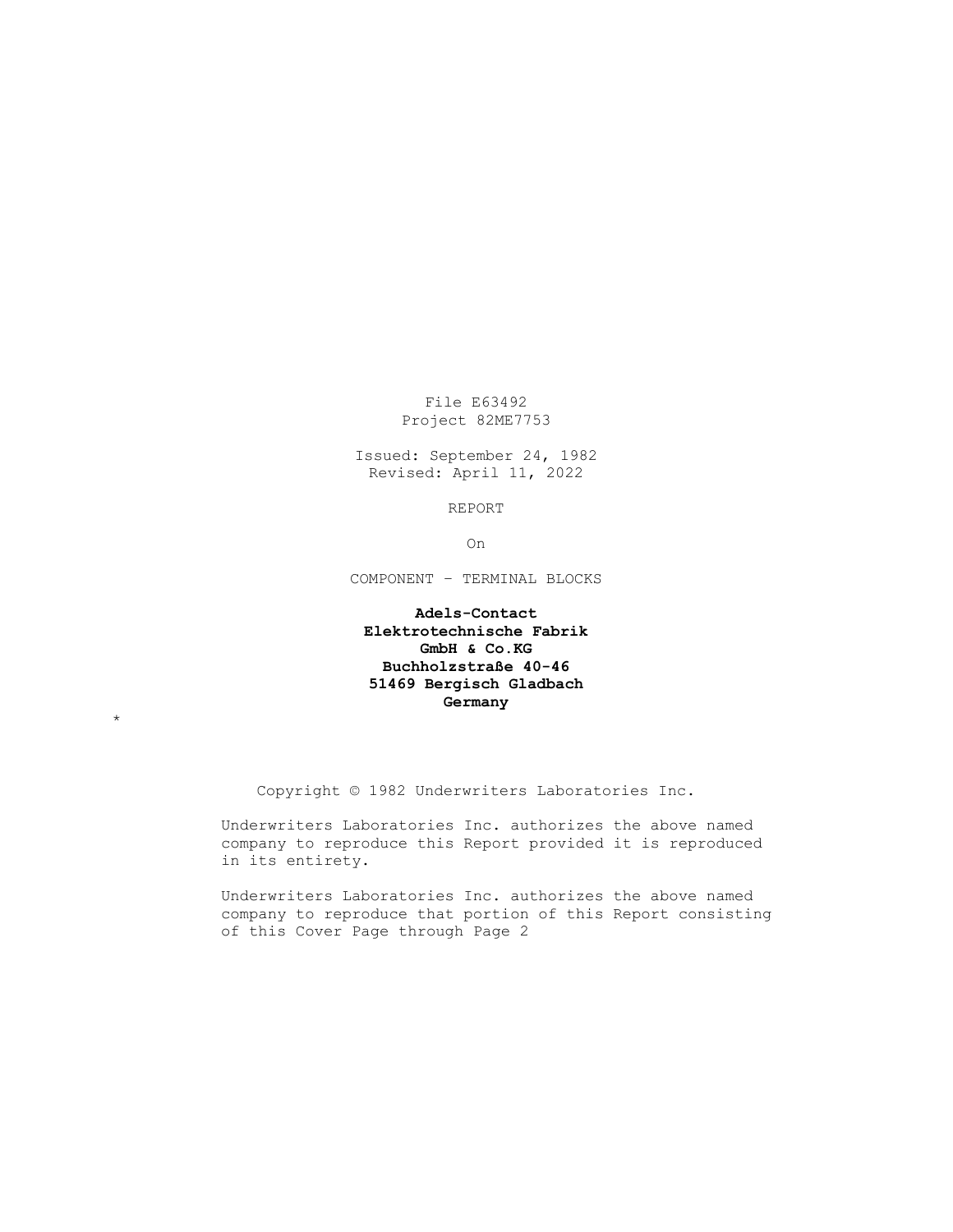| File E63492 | Vol. 1 | Sec. 2     | Page 1 | Issued: 1982-09-24  |
|-------------|--------|------------|--------|---------------------|
|             |        | and Report |        | Revised: 2022-04-11 |

## DESCRIPTION

#### PRODUCT COVERED:

Component Terminal Blocks, Cat. No. 230, with or without Suffix K, followed by one or two digit number, with or without Suffix DS, **may be followed by MS,** may be followed by GW or HT, may be followed by additional suffixes.

#### GENERAL:

The terminal blocks are formed into multicircuit terminal strips from 1 to 12 positions which provide screw-tightening pressure wire connectors from conductor termination. They are suitable for factory and field wiring in commercial and general industrial applications within the ratings specified below.

Ratings -

| Cat. No.                | 230, 230DS, 230K, 230KDS |
|-------------------------|--------------------------|
| Wire range, AWG         | $12 - 22(1)$             |
| Maximum ampere rating   | 30                       |
| Maximum voltage         | 150/250                  |
| qeneral industrial/     |                          |
| commercial              |                          |
| Torque for field wiring | 5(0.57)                  |
| in. lb (N-m)            |                          |

Note (1) for use with two No. 12 AWG Sol/Str for Cat. Nos. 230 & 230DS.

Suffixes - / followed by 1 or 2 digit number is an optional suffix denoting number of poles.

TERMINAL BLOCK NOMENCLATURE CODE:

| $\star$        | Example 1:                                                                                                         |  | $\frac{230}{1}$ $\frac{K}{2}$ $\frac{72}{3}$ $\frac{DS}{4}$ $\frac{MS}{5}$ $\frac{GW}{6}$ $\frac{XX}{7}$ |  |  |  |
|----------------|--------------------------------------------------------------------------------------------------------------------|--|----------------------------------------------------------------------------------------------------------|--|--|--|
|                | 1. Basic Construction -<br>230                                                                                     |  |                                                                                                          |  |  |  |
| $\overline{2}$ | Construction Variation -<br>No suffix - Standard<br>K - Same as standard except provided with a 4.2 mm raised base |  |                                                                                                          |  |  |  |
| 3.             | Number of Poles -<br>1 or 2 digit number                                                                           |  |                                                                                                          |  |  |  |
| $\Lambda$      | $Min \cap$ $C \cap \cap$                                                                                           |  |                                                                                                          |  |  |  |

4. Wire Guard DS - Provided with a wire guard No suffix - No wire guard provided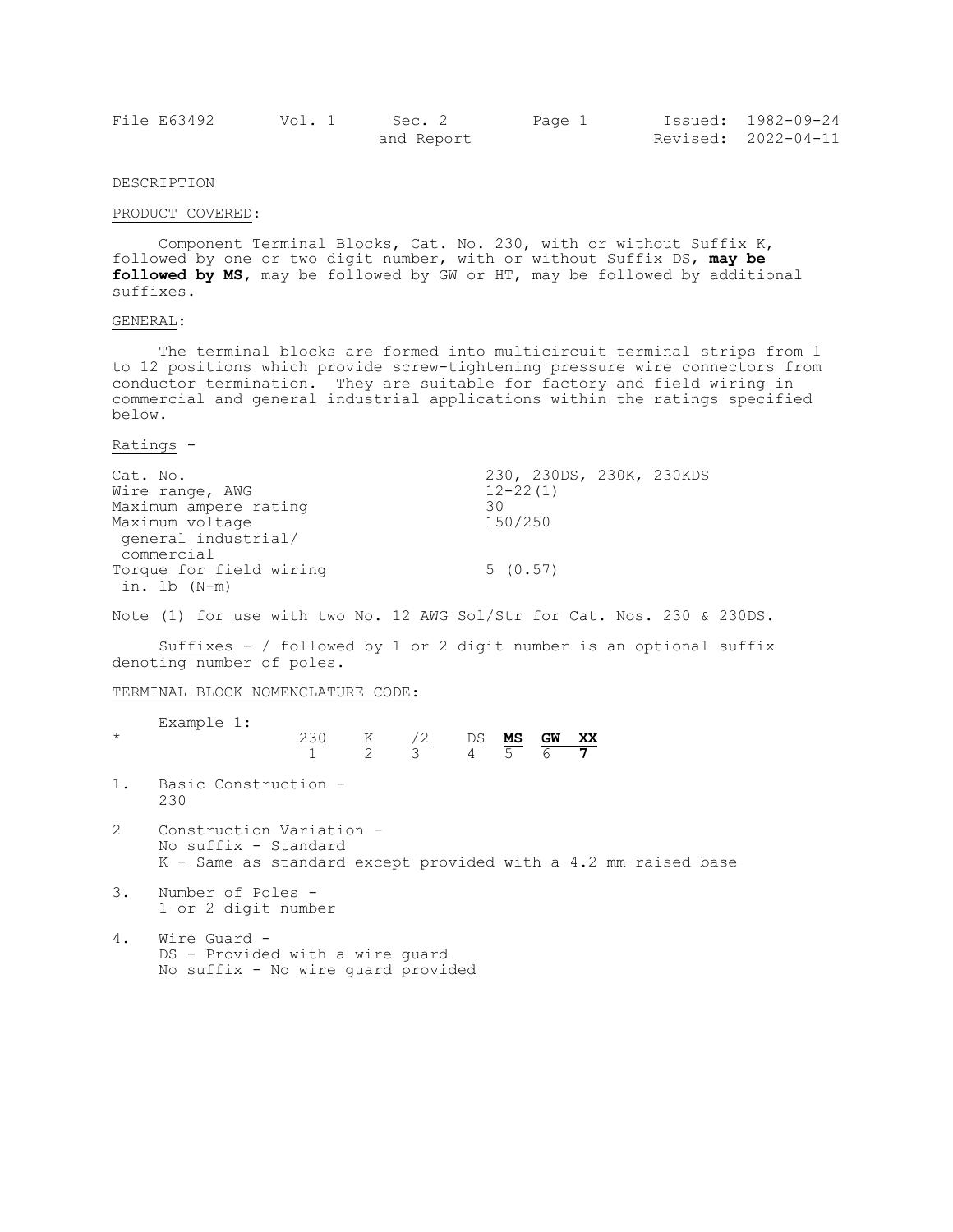| File E63492 | Vol. 1 | Sec. 2     | Page $1-1$ | Issued: 1982-09-24    |
|-------------|--------|------------|------------|-----------------------|
|             |        | and Report |            | $New: 2022 - 04 - 11$ |

- 5: Screw Material No suffix – steel screws, zinc-plated MS - brass screws, unplated
- 6. Plastic material GW - glow wire HT - high temperature

Blank – standard

7. Optional Suffixes (Commercial Purposes Only) Additional suffixes may be provided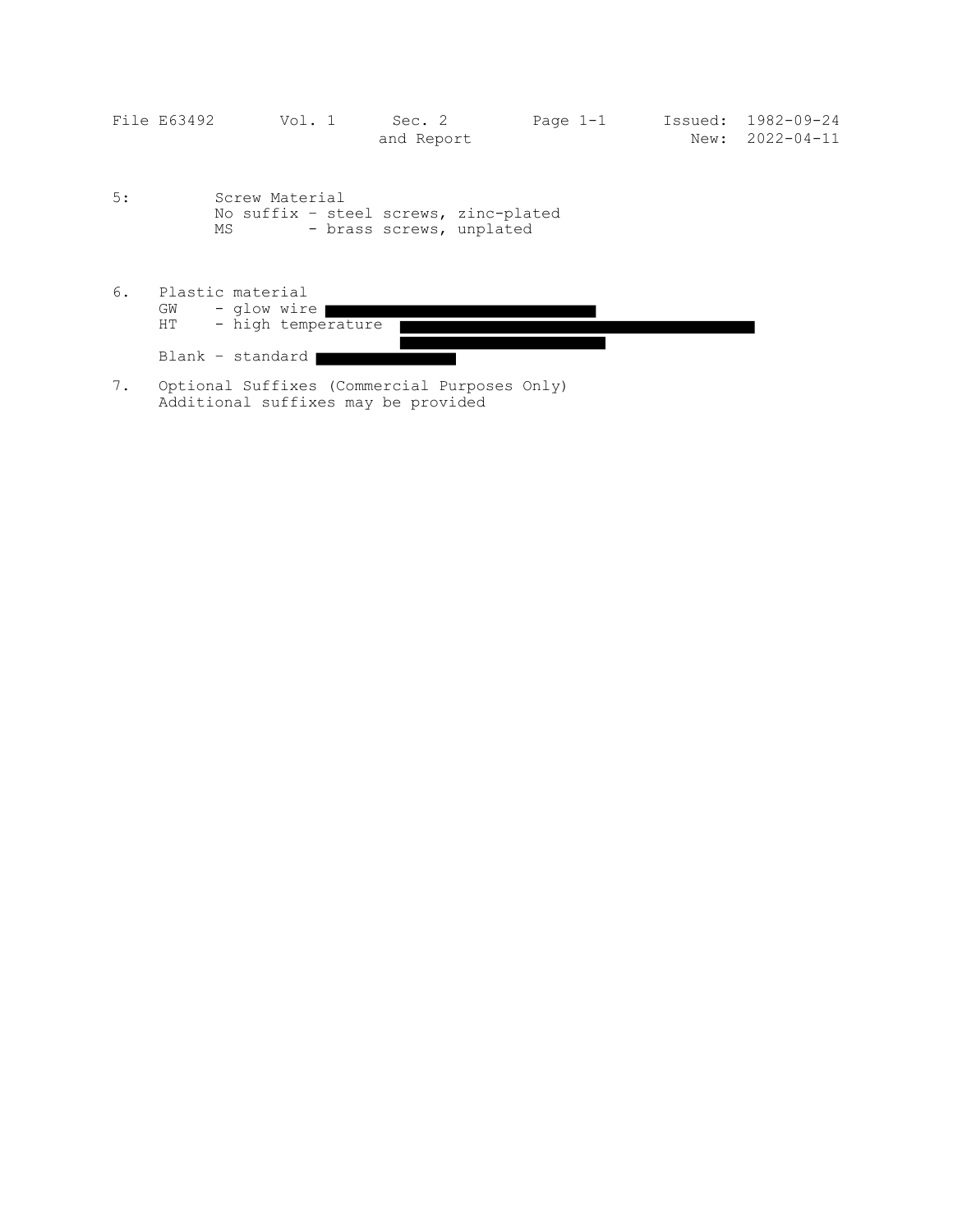| File E63492 | Vol. 1 | Sec. 2     | Page 1A | Issued: 1982-09-24  |
|-------------|--------|------------|---------|---------------------|
|             |        | and Report |         | Revised: 2022-04-11 |

ENGINEERING CONSIDERATIONS (NOT FOR UL REPRESENTATIVE USE):

Use - For use only with products where the acceptability of the combination has been determined by Underwriters Laboratories Inc.

### Conditions of Acceptability -

1. The mounting suitability should be determined in the end use.

2. The insulating base materials shall not exceed their assigned max operating temperature rating.

2A. The insulating bodies are molded of Recognized Component plastic (QMFZ2) as specified in the following tabulation.



The materials above may be used interchangeably at 105°C.

3. These devices are suitable for 600 V applications if barriers, standoffs or other suitable means are used to provide acceptable spacing, 1/2 in (12.7 mm) from live parts to uninsulated grounded metal.

4. These devices may be suitable for other than commercial or general industrial use, providing spacing, insulating materials, heat rise, etc. are acceptable in the end use.

5. Terminal Blocks using grade **and as insulating base** material, shall be **moulded** only in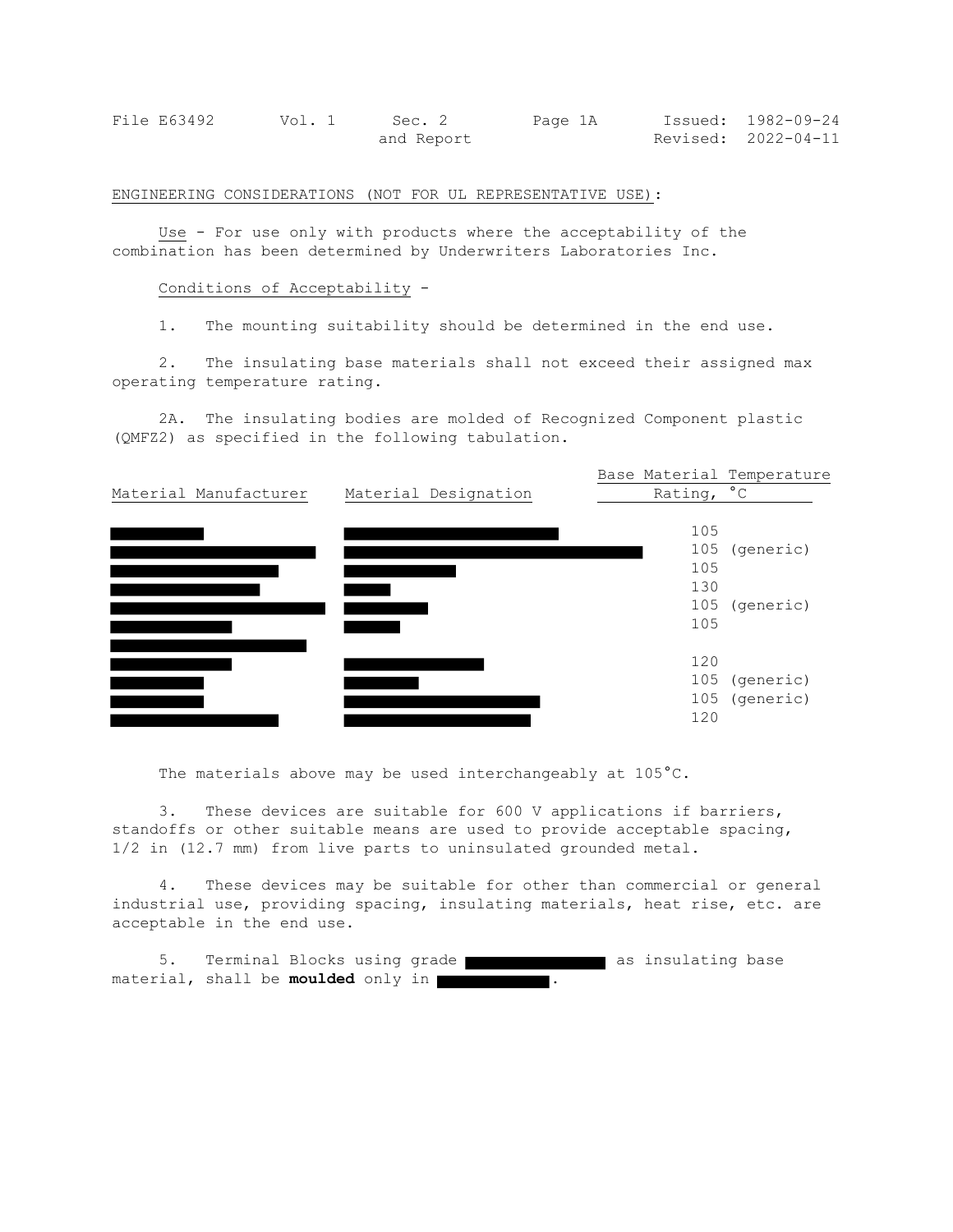| File E63492             | Vol. 1<br>and Report | Sec. 2      | Page 2 |                     | Issued: $9-24-82$<br>Revised: 12-19-84 |                      |
|-------------------------|----------------------|-------------|--------|---------------------|----------------------------------------|----------------------|
| General Industrial Use: |                      | Volts       | In.    | Through Air<br>(mm) | In.                                    | Over Surface<br>(mm) |
|                         |                      | $0 - 150$   |        | $1/8$ $(3.2)^b$     | 1/4                                    | (6.4)                |
| *Commercial Use         |                      | $126 - 250$ |        | $3/32$ $(2.4)^{b}$  | 3/32                                   | $(2.4)^{b}$          |

b The spacing between wiring terminals of opposite polarity and the spacing between a wiring terminal and a grounded dead metal part shall not be less than 1/4 in if short-circuiting or grounding of such terminals may result from projecting strands of wire.

Marking – Company name or trademark and catalog number or type designation on device or shipping carton.

Corrosion Protection – All metal parts are of corrosion resistant material or are suitably plated or painted to resist corrosion.

Tolerance – Unless otherwise specified, all dimensions are nominal.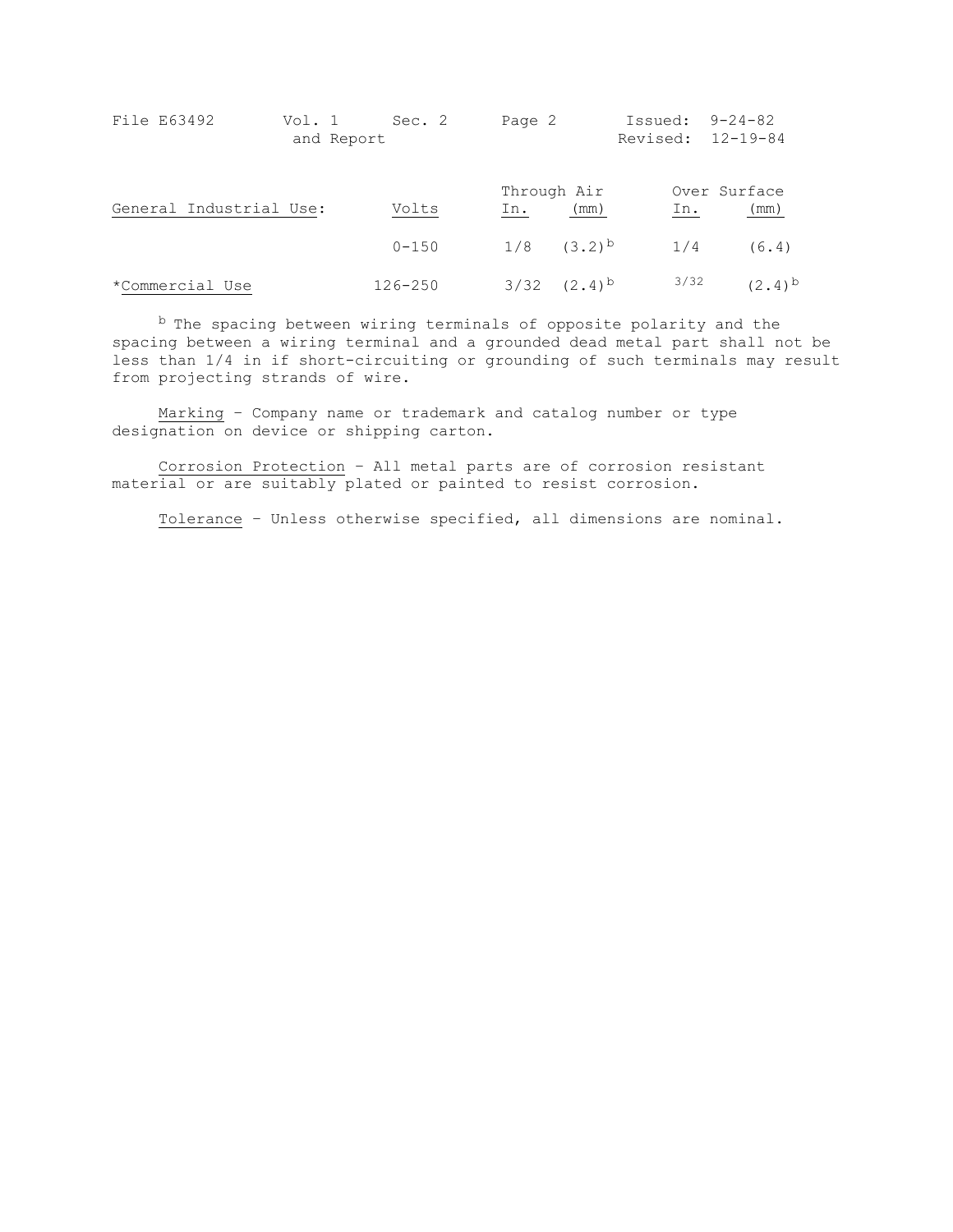| File E63492 |            | Vol. 1 Sec. 2 | Page 3 |                   | Issued: 9-24-82 |
|-------------|------------|---------------|--------|-------------------|-----------------|
|             | and Report |               |        | Revised: 10-31-89 |                 |

CAT. NOS. 230, 230DS FIG. 1 (M82-10624)

#### CONSTRUCTION DETAILS:

Spacing - The following min spacing in inches (mm) are maintained between uninsulated live parts of opposite polarity, uninsulated live parts and uninsulated grounded parts other than the enclosure or exposed metal parts.

General - Fig. 1 shows 12 integrally molded terminal blocks. This device may be molded into continuous strips of one or more units. This gang may be cut to smaller gang sizes including a single terminal block.

\*1. Body - One mm min material thickness. See Ill. 1 for dimensional details.

2. Wire Connector - Plated copper alloy body and two plated steel or brass screws. For dimensions, see Ill. 1.

\*

3. Cat. No. 230DS - Same as Cat. No. 230 except provided with wire connector, Item 4 below.

4. Wire Connector - Same as Item 2, except provided with one stainless steel pressure plate under screw base, approx 0.01 in thick, 5/64 in wide, 27/64 in long; held in position by two indents at mid-section (one at each side) of connector body.